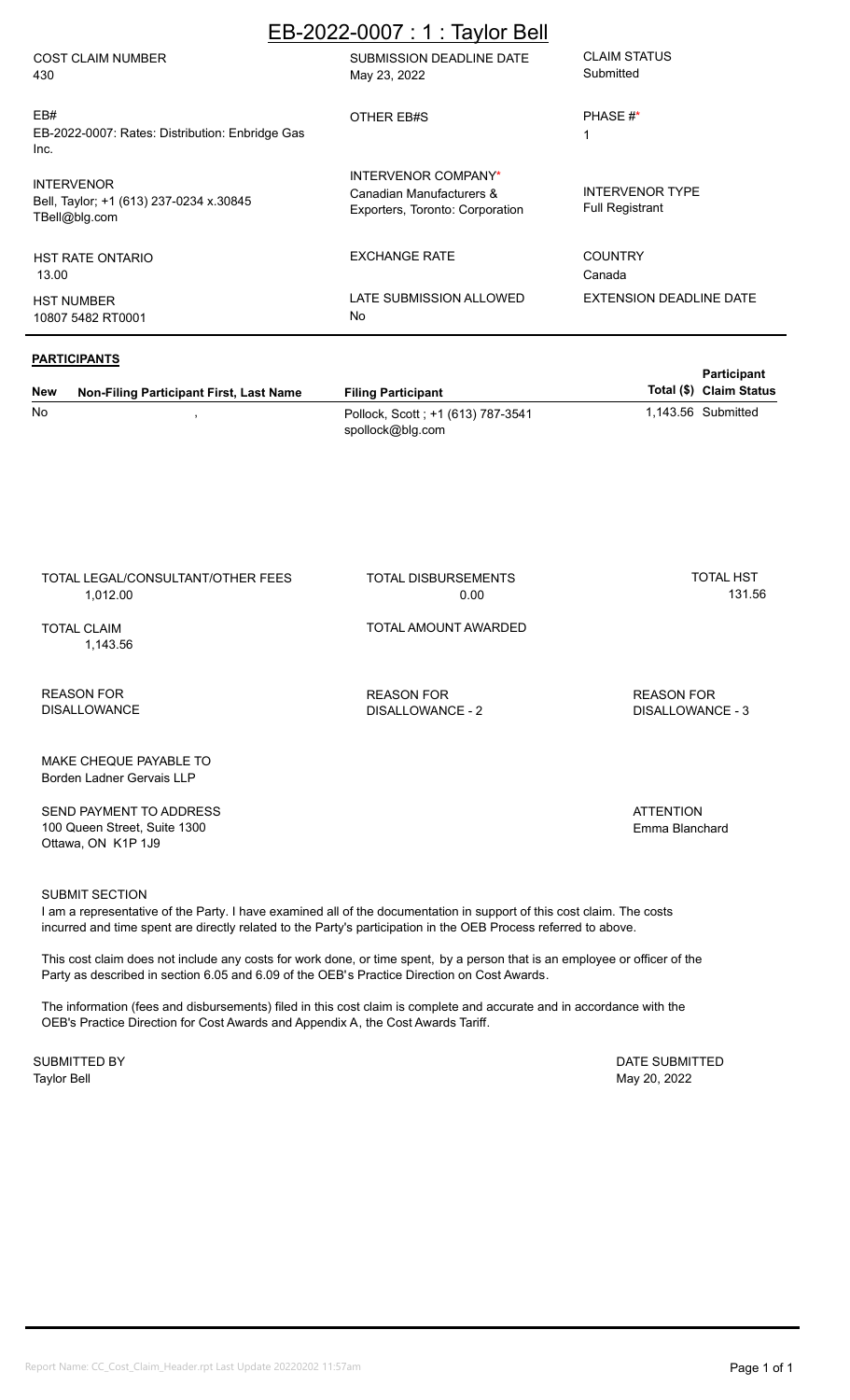|  |  |  | <b>Scott Pollock</b> |
|--|--|--|----------------------|
|  |  |  |                      |

|                                                                                               |                   |                                        |                    |                                                                                         |                 | <b>PARTICIPANT</b>                       |                                            |  |
|-----------------------------------------------------------------------------------------------|-------------------|----------------------------------------|--------------------|-----------------------------------------------------------------------------------------|-----------------|------------------------------------------|--------------------------------------------|--|
| <b>CASE</b><br>EB-2022-0007: Rates:<br>Distribution: Enbridge Gas Inc.                        | <b>COST CLAIM</b> | EB-2022-0007: 1: Taylor Bell           |                    | <b>INTERVENOR NAME</b><br>Bell, Taylor; +1 (613) 237-0234<br>x.30845 TBell@blg.com      |                 |                                          | <b>CLAIM STATUS</b><br>Submitted           |  |
| <b>FILING PARTICIPANT</b><br>Pollock, Scott; +1 (613) 787-3541<br>spollock@blg.com            |                   | <b>NEW</b><br><b>PARTICIPANT</b><br>No |                    | <b>NON-FILING</b><br><b>PARTICIPANT F. NAME</b>                                         |                 | <b>NON-FILING</b><br>PARTICIPANT L. NAME |                                            |  |
| <b>SERVICE PROVIDER TYPE</b><br>Legal Counsel                                                 |                   | <b>YEAR CALLED TO BAR</b><br>2016      |                    | <b>COMPLETED YEARS</b><br><b>PRACTICING/YEARS OF</b><br><b>RELEVANT EXPERIENCE</b><br>6 |                 | <b>HOURLY RATE</b><br>230                |                                            |  |
| <b>CV STATUS (FOR</b><br><b>CONSULTANT/ANALYST)</b><br><b>CV Required</b>                     |                   | <b>LAST CV DATE</b>                    |                    |                                                                                         |                 |                                          | <b>HST RATE</b><br><b>CHARGED</b><br>13.00 |  |
| <b>HEARINGS</b><br>Yes                                                                        |                   | <b>CONSULTATIONS</b><br>No             | No.                | <b>DISBURSEMENTS</b>                                                                    |                 |                                          |                                            |  |
| <b>HEARINGS</b>                                                                               |                   |                                        |                    |                                                                                         |                 |                                          |                                            |  |
| <b>Name</b>                                                                                   |                   | <b>Hours</b>                           | <b>Hourly Rate</b> | <b>Sub Total</b>                                                                        | <b>HST Rate</b> | <b>HST</b>                               | <b>Total</b>                               |  |
| <b>Review Application and Evidence</b><br>Review Application and Evidence<br><b>Discovery</b> |                   | 1.90                                   | 230                | 437.00                                                                                  | 13.00           | 56.81                                    | 493.81                                     |  |
| Preparation of Interrogatories                                                                |                   |                                        | 230                |                                                                                         | 13.00           |                                          |                                            |  |
| Review Interrogatory Responses                                                                |                   |                                        | 230                |                                                                                         | 13.00           |                                          |                                            |  |
| <b>Technical Conference Preparation</b>                                                       |                   |                                        | 230                |                                                                                         | 13.00           |                                          |                                            |  |
| <b>Technical Conference Attendance</b>                                                        |                   |                                        | 230                |                                                                                         | 13.00           |                                          |                                            |  |
| Technical Conference Follow Up                                                                |                   |                                        | 230                |                                                                                         | 13.00           |                                          |                                            |  |
| <b>Issues List</b>                                                                            |                   |                                        |                    |                                                                                         |                 |                                          |                                            |  |
| Preparation                                                                                   |                   |                                        | 230                |                                                                                         | 13.00           |                                          |                                            |  |
| Attendance at Issues Conference                                                               |                   |                                        | 230                |                                                                                         | 13.00           |                                          |                                            |  |
| <b>Intervenor Evidence</b>                                                                    |                   |                                        |                    |                                                                                         |                 |                                          |                                            |  |
| Preparation<br><b>Interrogatory Responses</b>                                                 |                   |                                        | 230                |                                                                                         | 13.00           |                                          |                                            |  |
| Preparation of Witness(es) for Attendance                                                     |                   | 1.00                                   | 230<br>230         | 230.00                                                                                  | 13.00<br>13.00  | 29.90                                    | 259.90                                     |  |
| at Hearing                                                                                    |                   |                                        |                    |                                                                                         |                 |                                          |                                            |  |
| <b>Settlement Conference / ADR</b>                                                            |                   |                                        |                    |                                                                                         |                 |                                          |                                            |  |
| Preparation                                                                                   |                   |                                        | 230                |                                                                                         | 13.00           |                                          |                                            |  |
| Attendance                                                                                    |                   |                                        | 230                |                                                                                         | 13.00           |                                          |                                            |  |
| Preparation of Settlement Proposal                                                            |                   |                                        | 230                |                                                                                         | 13.00           |                                          |                                            |  |
| Attendance at Presentation to Panel<br>230<br>13.00                                           |                   |                                        |                    |                                                                                         |                 |                                          |                                            |  |
| <b>Oral Hearing</b>                                                                           |                   |                                        | 230                |                                                                                         | 13.00           |                                          |                                            |  |
| Preparation<br>Attendance at Oral Hearing                                                     |                   |                                        | 230                |                                                                                         | 13.00           |                                          |                                            |  |
| <b>Submissions</b>                                                                            |                   |                                        |                    |                                                                                         |                 |                                          |                                            |  |
| <b>Written Submissions</b><br>1.30<br>230<br>299.00<br>13.00                                  |                   |                                        |                    | 38.87                                                                                   | 337.87          |                                          |                                            |  |
| <b>Oral Submissions</b>                                                                       |                   |                                        | 230                |                                                                                         | 13.00           |                                          |                                            |  |
| Attendance at Oral Submissions                                                                |                   | 230                                    |                    | 13.00                                                                                   |                 |                                          |                                            |  |
| <b>Other Attendance</b>                                                                       |                   |                                        |                    |                                                                                         |                 |                                          |                                            |  |
| <b>Other Attendance</b>                                                                       |                   | 230                                    |                    | 13.00                                                                                   |                 |                                          |                                            |  |
| Communication<br><b>With Client</b>                                                           | 0.20              | 230                                    | 46.00              | 13.00                                                                                   | 5.98            | 51.98                                    |                                            |  |
| <b>With Other Parties</b>                                                                     |                   | 230                                    |                    | 13.00                                                                                   |                 |                                          |                                            |  |
| <b>Motions</b>                                                                                |                   |                                        |                    |                                                                                         |                 |                                          |                                            |  |
| Preparation of Motion(s) Materials                                                            |                   |                                        | 230                |                                                                                         | 13.00           |                                          |                                            |  |
| Prepare Submissions on the Motion(s)                                                          |                   |                                        | 230                |                                                                                         | 13.00           |                                          |                                            |  |
| Attendance at Hearing on Motion(s)                                                            |                   | 230                                    |                    | 13.00                                                                                   |                 |                                          |                                            |  |
| Confidentiality                                                                               |                   |                                        |                    |                                                                                         |                 |                                          |                                            |  |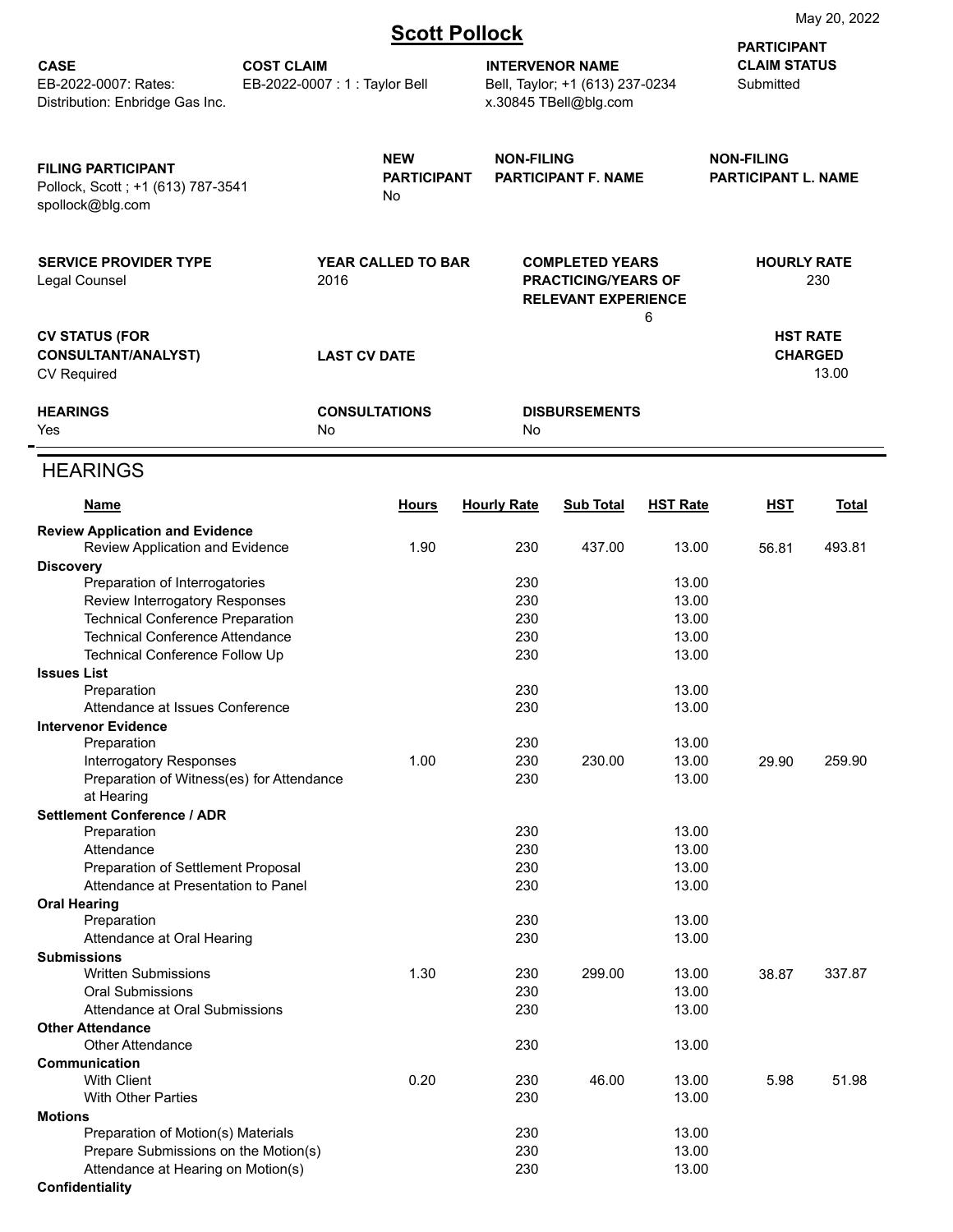| Preparation of Application for           | 230<br>13.00 |       |        |          |
|------------------------------------------|--------------|-------|--------|----------|
| Confidentiality                          |              |       |        |          |
| Prepare Submissions on Confidentiality   | 230          | 13.00 |        |          |
| Attendance at Hearing on Confidentiality | 230          | 13.00 |        |          |
| <b>Decision</b>                          |              |       |        |          |
| Review                                   | 230          | 13.00 |        |          |
| <b>Rate Order</b>                        |              |       |        |          |
| Review                                   | 230          | 13.00 |        |          |
| Prepare Submission on Rate Order         | 230          | 13.00 |        |          |
| <b>Total Service Provider Fees</b>       |              |       |        |          |
| Total Service Provider Fees:             | 1.012.00     |       | 131.56 | 1.143.56 |
|                                          |              |       |        |          |

## **Attachments**

CME\_CostClaim\_2022052-.pdf Time Docket

**Attachment Document Type Import Message**

## **Hearings, Consultations, Disbursements Attachments**

**Attachment** CME\_CostClaim\_20

**Related Disbursement Claim**

22052-.pdf

**Document** 

**Type Claim Type Import Message** Time Docket Hearings